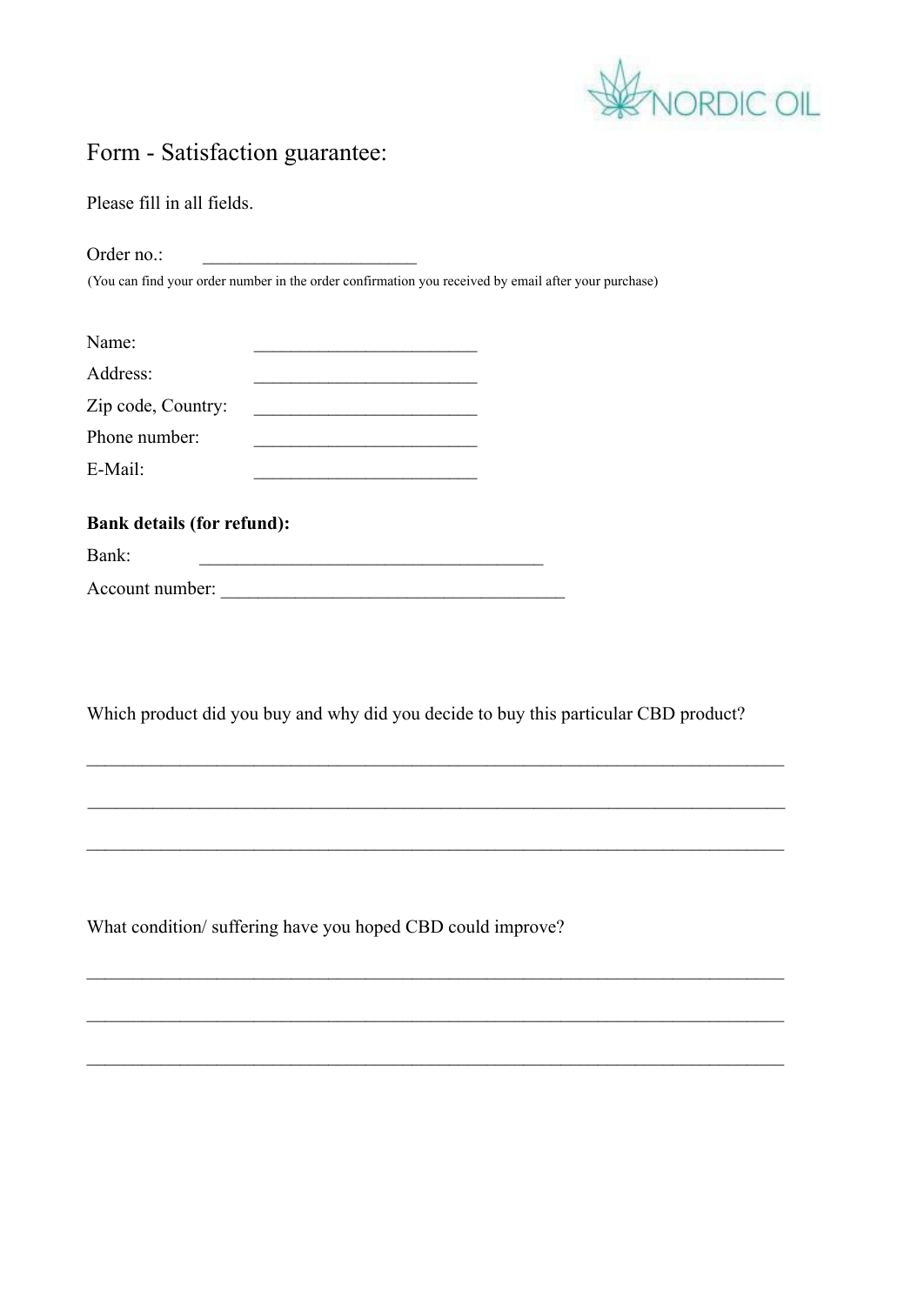

How have you dosed the product?

How strong was the effect of the CBD product on a scale from 1 to 5? (1 means no effect and 5 means a really good effect). Mark with a cross.

 $\mathcal{L}_\mathcal{L} = \{ \mathcal{L}_\mathcal{L} = \{ \mathcal{L}_\mathcal{L} = \{ \mathcal{L}_\mathcal{L} = \{ \mathcal{L}_\mathcal{L} = \{ \mathcal{L}_\mathcal{L} = \{ \mathcal{L}_\mathcal{L} = \{ \mathcal{L}_\mathcal{L} = \{ \mathcal{L}_\mathcal{L} = \{ \mathcal{L}_\mathcal{L} = \{ \mathcal{L}_\mathcal{L} = \{ \mathcal{L}_\mathcal{L} = \{ \mathcal{L}_\mathcal{L} = \{ \mathcal{L}_\mathcal{L} = \{ \mathcal{L}_\mathcal{$ 

 $\mathcal{L}_\text{max}$  , and the contribution of the contribution of the contribution of the contribution of the contribution of the contribution of the contribution of the contribution of the contribution of the contribution of t

|  | $\rightarrow$ |  |
|--|---------------|--|
|  |               |  |

Which effect did you expect on a scale from 1 to 5? (1 means no effect and 5 means a really good effect). Mark with a cross.

If we think another CBD product would be more suitable to meet your needs, would you like to try another CBD product instead of getting a refund? Mark with a cross.

| Yes | No |
|-----|----|
|     |    |

 $\mathcal{L}_\mathcal{L} = \{ \mathcal{L}_\mathcal{L} = \{ \mathcal{L}_\mathcal{L} = \{ \mathcal{L}_\mathcal{L} = \{ \mathcal{L}_\mathcal{L} = \{ \mathcal{L}_\mathcal{L} = \{ \mathcal{L}_\mathcal{L} = \{ \mathcal{L}_\mathcal{L} = \{ \mathcal{L}_\mathcal{L} = \{ \mathcal{L}_\mathcal{L} = \{ \mathcal{L}_\mathcal{L} = \{ \mathcal{L}_\mathcal{L} = \{ \mathcal{L}_\mathcal{L} = \{ \mathcal{L}_\mathcal{L} = \{ \mathcal{L}_\mathcal{$ 

Please leave any further comments here: